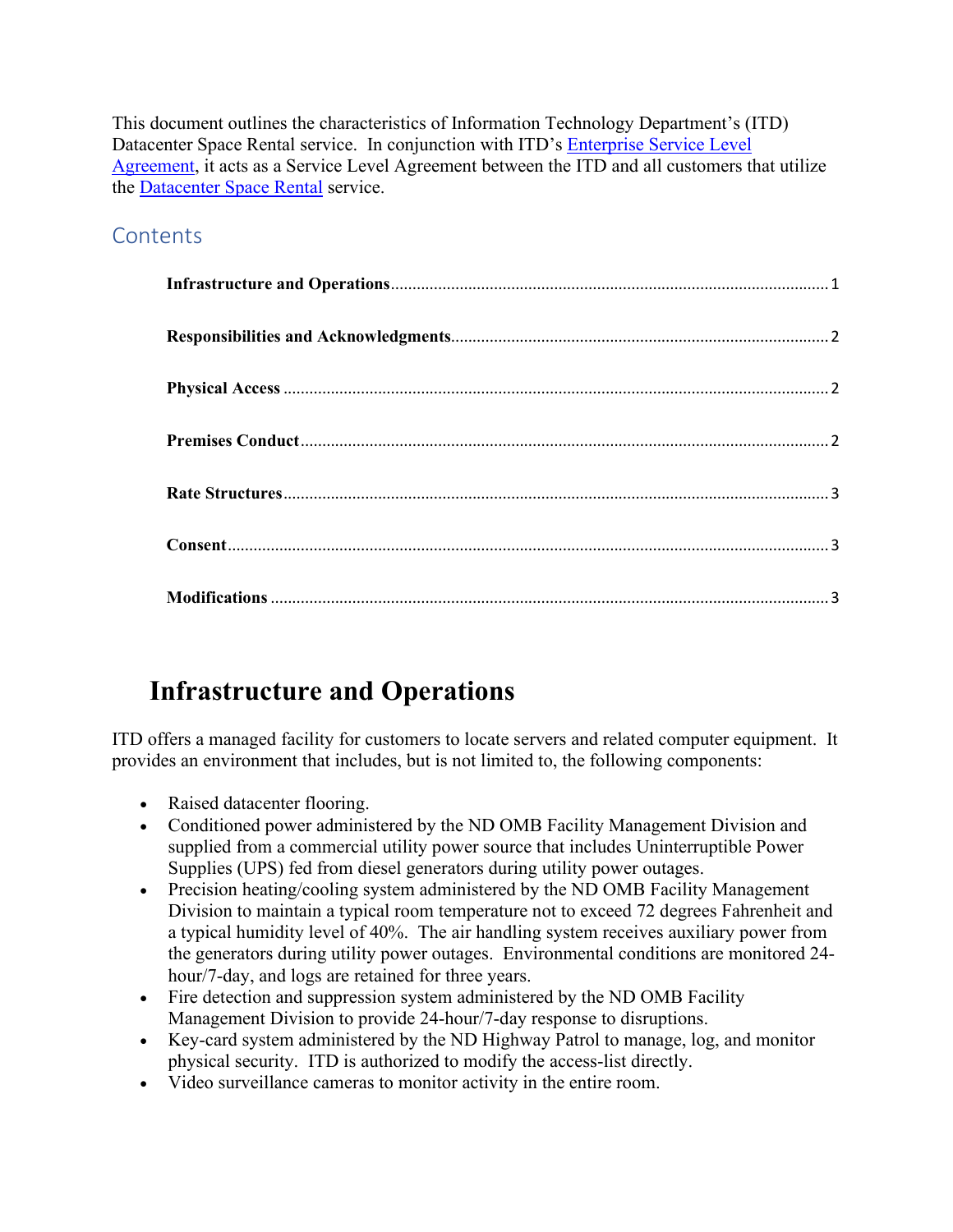# <span id="page-1-0"></span>**Responsibilities and Acknowledgments**

- Customers retain ownership and complete authority over the equipment they choose to locate in the datacenter.
- Customers are solely responsible for the IT operations of their equipment, including monitoring, maintenance, repairs, and replacement of hardware. Changes do not need to be authorized by or pre-scheduled with ITD.
- Placement of all equipment within the datacenter will be by mutual agreement. Due to load and space limitations, ITD may limit the type and the amount of equipment that customers place in the datacenter. Customers shall notify ITD in advance anytime they plan to add or remove equipment.
- Customers agree to cover all empty rack units with filler plates to ensure proper air flow within the data center.
- ITD shall immediately bring to the customers' attention any event they become aware of that could damage equipment or jeopardize system stability. Customers shall provide ITD with a list of contacts that includes methods for reaching them 24-hour/7-day.
- ITD may rent space in the datacenter to multiple customers.
- Customers agree to provide ITD with a 30-day notice if they wish to vacate the premise. Alternately, ITD agrees to provide customers with a 90-day notice to vacate the premise.
- Customers are responsible for determining, communicating, and funding their own Disaster Recovery Plan. No disaster recovery infrastructure, space, or services are inherently provided by ITD as part of the Datacenter Space Rental agreement.

# <span id="page-1-1"></span>**Physical Access**

- Upon successful completion of a criminal background check (administered and evaluated by the tenant/agency), customers will be given 24-hour/7-day key-card access to the facility in order to conduct unescorted IT operational tasks on their equipment.
- Visitors or personnel without key-card access must wear a visitor's badge and be escorted by authorized personnel. No children under the age of 16 will be allowed in the datacenter.
- Everyone within the datacenter must possess a valid, government-issued ID.
- Customers shall enter and exit through designated doors and shall limit their access within the building to those hallways, rooms, and floors required to conduct datacenter operations.
- Customers shall limit access to the datacenter to the purpose of working with their own equipment and shall restrict personnel from touching, inspecting, documenting, accessing, or tampering with equipment in the datacenter that is owned by other entities.
- ITD reserves the right to exclude anyone from the datacenter.
- Access complies with the [Enterprise Architecture Physical Access Security Standard](https://www.nd.gov/itd/node/282)

# <span id="page-1-2"></span>**Premises Conduct**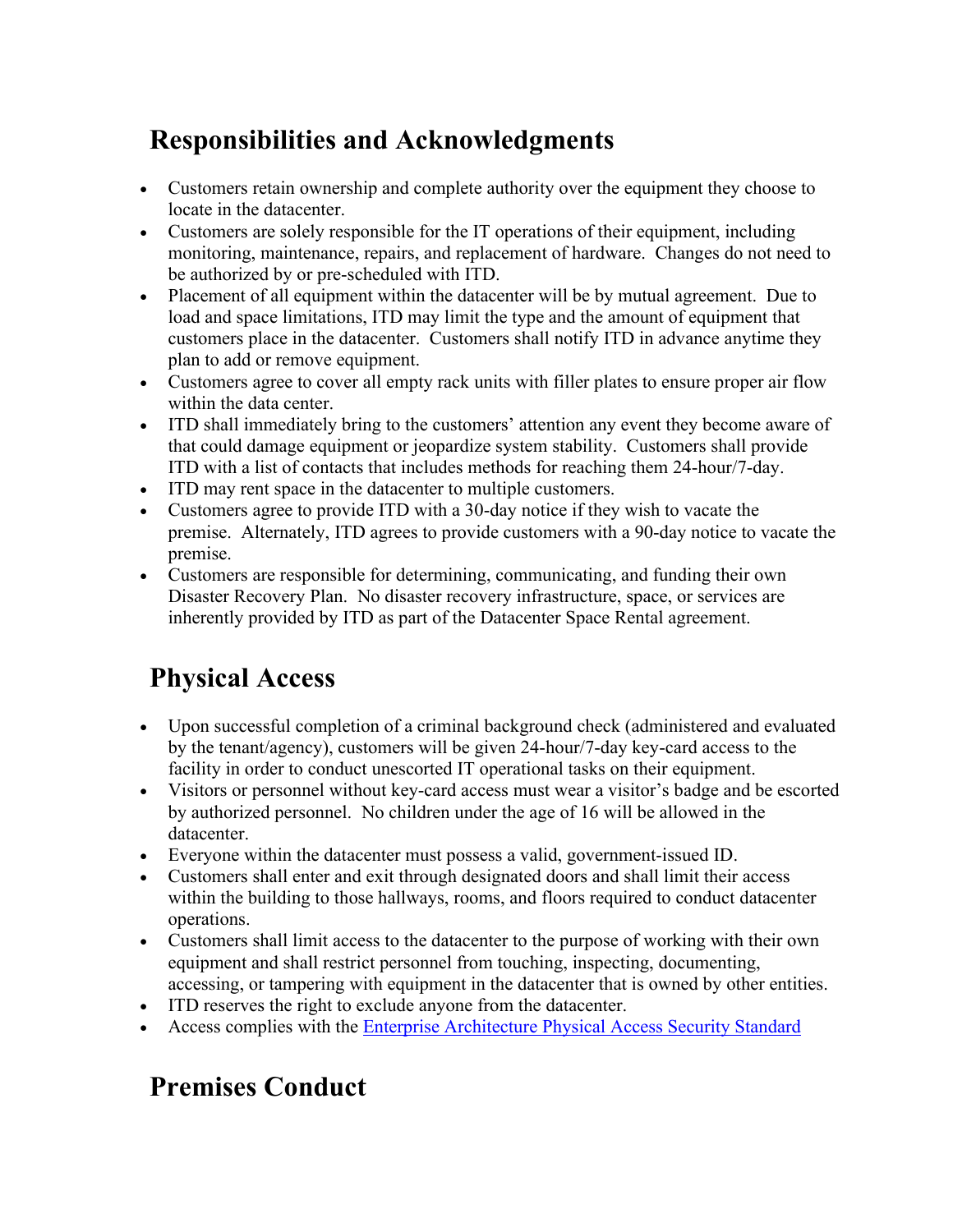- Floor tiles may only be lifted and/or removed by ITD or its delegated contractors. To ensure proper air-flow, no more than three floor tiles will be removed at any time.
- Nothing may be stored outside of the assigned rack space or containment units.
- Extension cords are not allowed.
- Boxes shall not be opened, unpacked, or stored within the datacenter.
- Photography and/or video-recording are not permitted without prior approval from ITD.
- Food and beverages are not allowed.
- Smoking and chewing tobacco are not allowed.
- Everyone within the datacenter shall utilize trash receptacles, ensure footwear is free from dirt/debris, and follow good cleanliness practices.

## <span id="page-2-0"></span>**Rate Structures**

- Customers rent the facility by square-foot per month. In the event that equipment is located in the datacenter for less than a full month, a prorated per day rental fee will be assessed at 1/30 of a typical month's rent.
- A typical server rack will be charged at 64 square-feet to allow access on all sides.
- Customers will pay the monthly network charge applicable to their equipment.
- Customers will pay for any electrical receptacles needed to connect their equipment to the breaker panels.
- All other costs associated with power consumption and environmental controls are included in the rental rate.

#### <span id="page-2-1"></span>**Consent**

On September 16, 2015, Information Technology Department and the IT Coordinators Council agreed to the terms of this document. Additional signatures may be provided as needed:

<span id="page-2-2"></span>

| ____ | --------<br>$  -$<br>___ |  |
|------|--------------------------|--|
|      |                          |  |
|      |                          |  |

### **Modifications**

| Date                     | <b>SLA Modification</b>                                                                                                                                                                                                                                                                                                                                                  |
|--------------------------|--------------------------------------------------------------------------------------------------------------------------------------------------------------------------------------------------------------------------------------------------------------------------------------------------------------------------------------------------------------------------|
| $ 2015 -$<br>$ 09-15$    | Added disaster recovery planning as a customer responsibility                                                                                                                                                                                                                                                                                                            |
| $ 2012 -$<br>$ 04-11 $   | Added criminal background checks as a requirement to obtain key-card access                                                                                                                                                                                                                                                                                              |
| $ 2012 -$<br>$ 03 - 14 $ | After relocating the datacenter, changed "Uninterrupted Power Supply" to "Uninterrupted"<br>Power Supplies," changed "diesel generator" to "diesel generators," changed "Redundant<br>heating/cooling systems" to "Precision heating/cooling system," added "suppression" back<br>into the fire system, and added customer responsibility for covering empty rack units. |